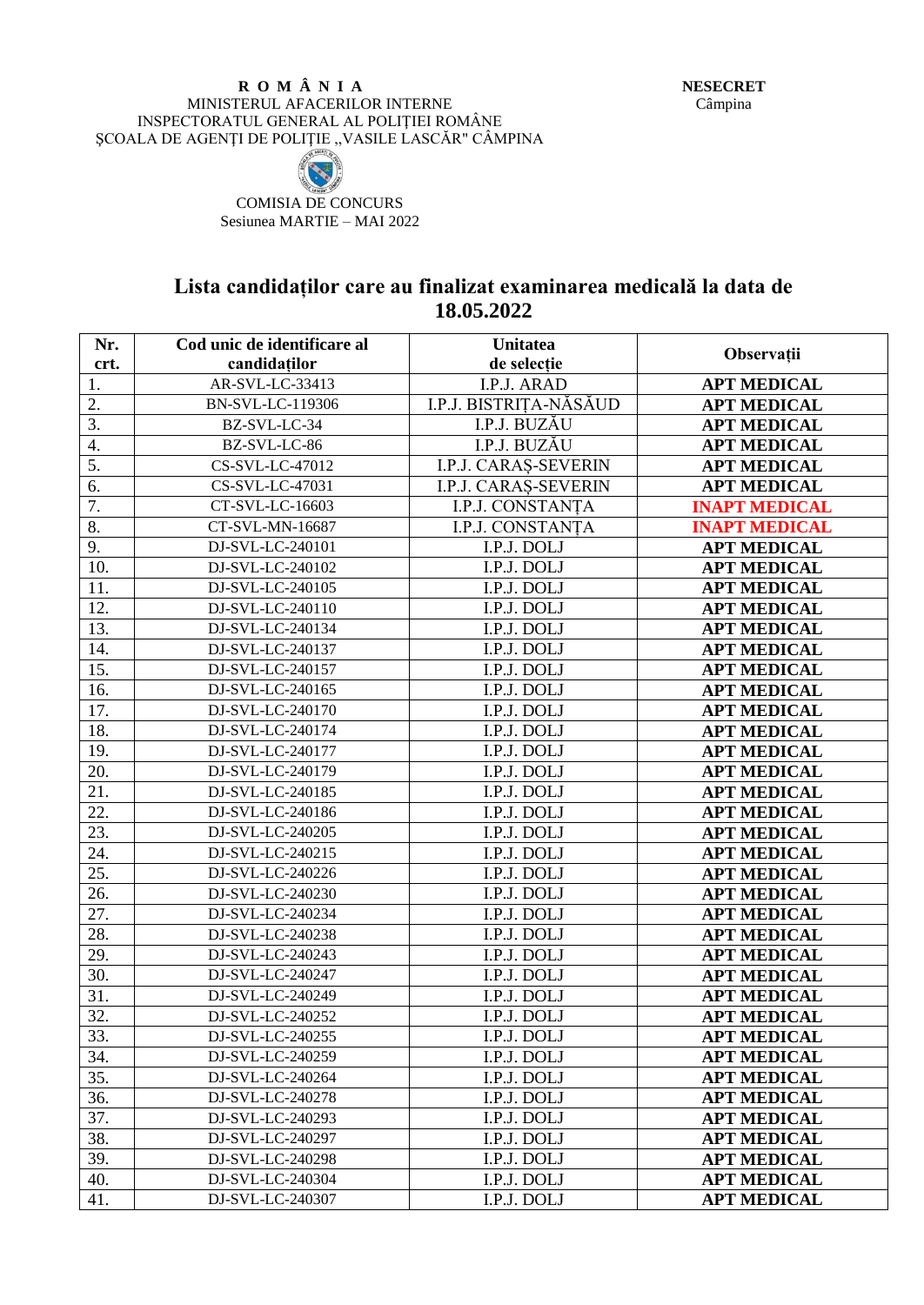| 42. | DJ-SVL-LC-240308 | I.P.J. DOLJ             | <b>APT MEDICAL</b>   |
|-----|------------------|-------------------------|----------------------|
| 43. | DJ-SVL-LC-240316 | I.P.J. DOLJ             | <b>APT MEDICAL</b>   |
| 44. | DJ-SVL-LC-240318 | I.P.J. DOLJ             | <b>APT MEDICAL</b>   |
| 45. | DJ-SVL-LC-240320 | I.P.J. DOLJ             | <b>APT MEDICAL</b>   |
| 46. | DJ-SVL-LC-240324 | I.P.J. DOLJ             | <b>APT MEDICAL</b>   |
| 47. | DJ-SVL-LC-240329 | I.P.J. DOLJ             | <b>APT MEDICAL</b>   |
| 48. | DJ-SVL-LC-240335 | I.P.J. DOLJ             | <b>APT MEDICAL</b>   |
| 49. | DJ-SVL-LC-240340 | I.P.J. DOLJ             | <b>APT MEDICAL</b>   |
| 50. | DJ-SVL-LC-240342 | I.P.J. DOLJ             | <b>APT MEDICAL</b>   |
| 51. | DJ-SVL-LC-240352 | I.P.J. DOLJ             | <b>APT MEDICAL</b>   |
| 52. | DJ-SVL-LC-240354 | I.P.J. DOLJ             | <b>APT MEDICAL</b>   |
| 53. | DJ-SVL-LC-240360 | I.P.J. DOLJ             | <b>APT MEDICAL</b>   |
| 54. | DJ-SVL-LC-240362 | I.P.J. DOLJ             | <b>APT MEDICAL</b>   |
| 55. | DJ-SVL-LC-240380 | I.P.J. DOLJ             | <b>APT MEDICAL</b>   |
| 56. | DJ-SVL-LC-240383 | I.P.J. DOLJ             | <b>APT MEDICAL</b>   |
| 57. | DJ-SVL-LC-240389 | I.P.J. DOLJ             | <b>APT MEDICAL</b>   |
| 58. | DJ-SVL-LC-240394 | I.P.J. DOLJ             | <b>APT MEDICAL</b>   |
| 59. | DJ-SVL-LC-240398 | I.P.J. DOLJ             | <b>APT MEDICAL</b>   |
| 60. | DJ-SVL-RR-240374 | I.P.J. DOLJ             | <b>APT MEDICAL</b>   |
| 61. | GL-SVL-LC-8897   | I.P.J. GALATI           | <b>INAPT MEDICAL</b> |
| 62. | HD-SVL-LC-61003  | I.P.J. HUNEDOARA        | <b>APT MEDICAL</b>   |
| 63. | HD-SVL-LC-61010  | I.P.J. HUNEDOARA        | <b>APT MEDICAL</b>   |
| 64. | HD-SVL-LC-61013  | I.P.J. HUNEDOARA        | <b>APT MEDICAL</b>   |
| 65. | HD-SVL-LC-61014  | I.P.J. HUNEDOARA        | <b>APT MEDICAL</b>   |
| 66. | HD-SVL-LC-61015  | I.P.J. HUNEDOARA        | <b>APT MEDICAL</b>   |
| 67. | HD-SVL-LC-61016  | I.P.J. HUNEDOARA        | <b>APT MEDICAL</b>   |
| 68. | HD-SVL-LC-61022  | I.P.J. HUNEDOARA        | <b>APT MEDICAL</b>   |
| 69. | HD-SVL-LC-61032  | I.P.J. HUNEDOARA        | <b>APT MEDICAL</b>   |
| 70. | HD-SVL-LC-61033  | I.P.J. HUNEDOARA        | <b>APT MEDICAL</b>   |
| 71. | HD-SVL-LC-61035  | <b>I.P.J. HUNEDOARA</b> | <b>APT MEDICAL</b>   |
| 72. | HD-SVL-LC-61043  | I.P.J. HUNEDOARA        | <b>APT MEDICAL</b>   |
| 73. | HD-SVL-LC-61056  | I.P.J. HUNEDOARA        | <b>APT MEDICAL</b>   |
| 74. | HD-SVL-LC-61058  | I.P.J. HUNEDOARA        | <b>APT MEDICAL</b>   |
| 75. | HD-SVL-LC-61063  | I.P.J. HUNEDOARA        | <b>APT MEDICAL</b>   |
| 76. | HD-SVL-LC-61069  | I.P.J. HUNEDOARA        | <b>APT MEDICAL</b>   |
| 77. | HD-SVL-LC-61073  | I.P.J. HUNEDOARA        | <b>APT MEDICAL</b>   |
| 78. | HD-SVL-LC-61078  | I.P.J. HUNEDOARA        | <b>APT MEDICAL</b>   |
| 79. | HD-SVL-LC-61080  | I.P.J. HUNEDOARA        | <b>APT MEDICAL</b>   |
| 80. | HD-SVL-LC-61091  | I.P.J. HUNEDOARA        | <b>APT MEDICAL</b>   |
| 81. | HD-SVL-LC-61093  | I.P.J. HUNEDOARA        | <b>APT MEDICAL</b>   |
| 82. | HD-SVL-LC-61094  | I.P.J. HUNEDOARA        | <b>APT MEDICAL</b>   |
| 83. | HD-SVL-LC-61100  | I.P.J. HUNEDOARA        | <b>APT MEDICAL</b>   |
| 84. | MH-SVL-LC-169201 | I.P.J. MEHEDINTI        | <b>APT MEDICAL</b>   |
| 85. | MH-SVL-LC-169202 | I.P.J. MEHEDINTI        | <b>APT MEDICAL</b>   |
| 86. | MH-SVL-LC-169203 | I.P.J. MEHEDINȚI        | <b>APT MEDICAL</b>   |
| 87. | MH-SVL-LC-169206 | I.P.J. MEHEDINȚI        | <b>APT MEDICAL</b>   |
| 88. | MH-SVL-LC-169207 | I.P.J. MEHEDINTI        | <b>APT MEDICAL</b>   |
| 89. | MH-SVL-LC-169208 | I.P.J. MEHEDINȚI        | <b>APT MEDICAL</b>   |
| 90. | MH-SVL-LC-169214 | I.P.J. MEHEDINȚI        | <b>APT MEDICAL</b>   |
| 91. | MH-SVL-LC-169217 | I.P.J. MEHEDINȚI        | <b>APT MEDICAL</b>   |
| 92. | MH-SVL-LC-169222 | I.P.J. MEHEDINȚI        | <b>APT MEDICAL</b>   |
| 93. | MH-SVL-LC-169228 | I.P.J. MEHEDINȚI        | <b>APT MEDICAL</b>   |
| 94. | MH-SVL-LC-169229 | I.P.J. MEHEDINTI        | <b>APT MEDICAL</b>   |
| 95. | MH-SVL-LC-169234 | I.P.J. MEHEDINTI        | <b>APT MEDICAL</b>   |
| 96. | MH-SVL-LC-169236 | I.P.J. MEHEDINTI        | <b>APT MEDICAL</b>   |
|     |                  |                         |                      |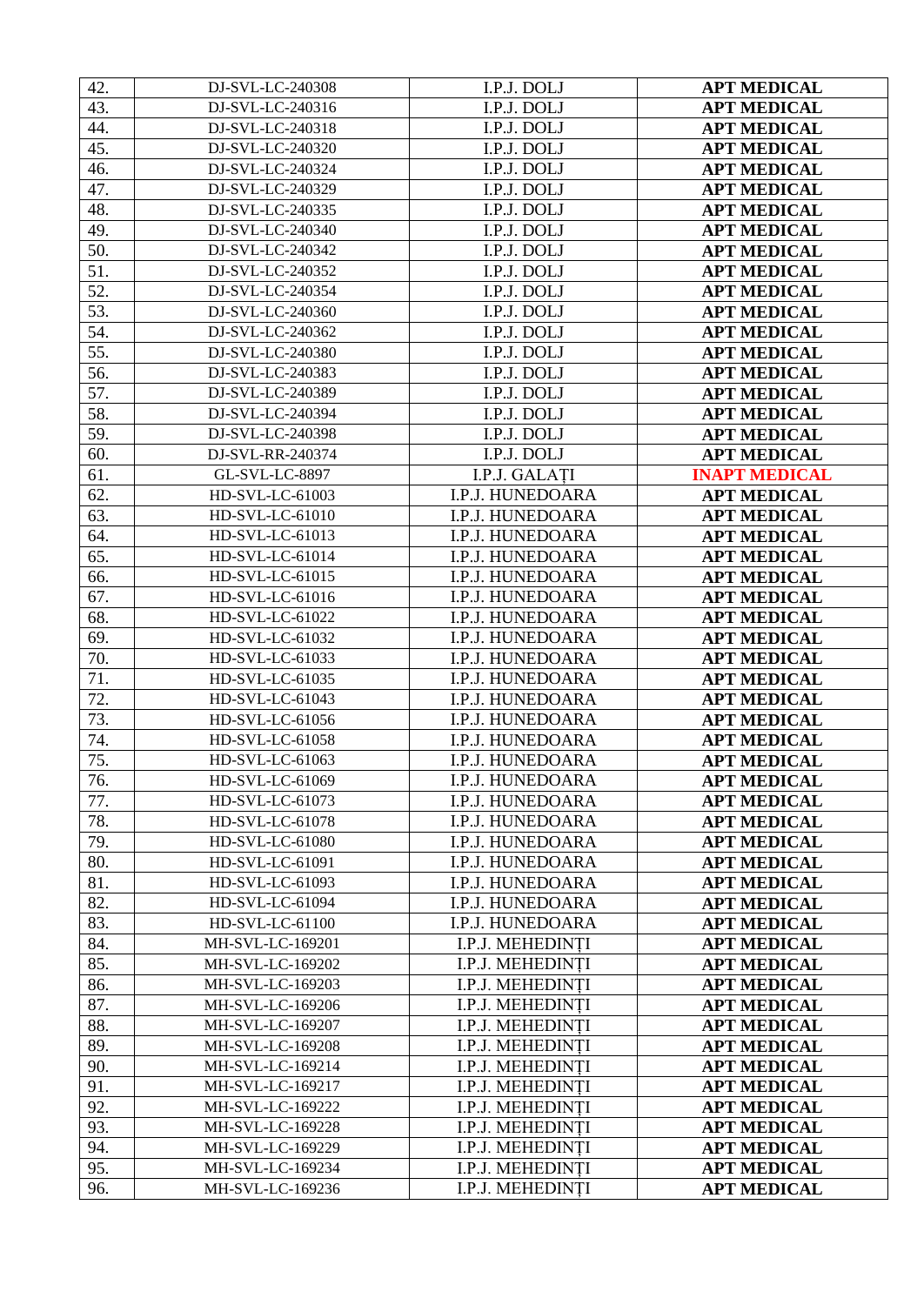| 97.  | MH-SVL-LC-169239                     | I.P.J. MEHEDINȚI        | <b>APT MEDICAL</b> |
|------|--------------------------------------|-------------------------|--------------------|
| 98.  | MH-SVL-LC-169241                     | I.P.J. MEHEDINTI        | <b>APT MEDICAL</b> |
| 99.  | MH-SVL-LC-169242                     | I.P.J. MEHEDINȚI        | <b>APT MEDICAL</b> |
| 100. | MH-SVL-LC-169244                     | I.P.J. MEHEDINTI        | <b>APT MEDICAL</b> |
| 101. | MH-SVL-LC-169248                     | I.P.J. MEHEDINTI        | <b>APT MEDICAL</b> |
| 102. | MH-SVL-LC-169251                     | I.P.J. MEHEDINTI        | <b>APT MEDICAL</b> |
| 103. | MH-SVL-LC-169257                     | I.P.J. MEHEDINTI        | <b>APT MEDICAL</b> |
| 104. | MH-SVL-LC-169260                     | I.P.J. MEHEDINTI        | <b>APT MEDICAL</b> |
| 105. | MH-SVL-LC-169261                     | I.P.J. MEHEDINTI        | <b>APT MEDICAL</b> |
| 106. | MH-SVL-LC-169266                     | I.P.J. MEHEDINTI        | <b>APT MEDICAL</b> |
| 107. | MH-SVL-LC-169268                     | I.P.J. MEHEDINTI        | <b>APT MEDICAL</b> |
| 108. | MH-SVL-LC-169269                     | I.P.J. MEHEDINTI        | <b>APT MEDICAL</b> |
| 109. | MH-SVL-LC-169271                     | I.P.J. MEHEDINȚI        | <b>APT MEDICAL</b> |
| 110. | MH-SVL-LC-169273                     | I.P.J. MEHEDINȚI        | <b>APT MEDICAL</b> |
| 111. | MH-SVL-LC-169277                     | I.P.J. MEHEDINȚI        | <b>APT MEDICAL</b> |
| 112. | MH-SVL-LC-169279                     | I.P.J. MEHEDINTI        | <b>APT MEDICAL</b> |
| 113. | MH-SVL-LC-169280                     | I.P.J. MEHEDINTI        | <b>APT MEDICAL</b> |
| 114. | MH-SVL-LC-169285                     | I.P.J. MEHEDINTI        | <b>APT MEDICAL</b> |
| 115. | MH-SVL-LC-169287                     | I.P.J. MEHEDINTI        | <b>APT MEDICAL</b> |
| 116. | MH-SVL-LC-169297                     | I.P.J. MEHEDINTI        | <b>APT MEDICAL</b> |
| 117. | MH-SVL-RR-169221                     | I.P.J. MEHEDINTI        | <b>APT MEDICAL</b> |
| 118. | MM-SVL-LC-62314                      | <b>I.P.J. MARAMURES</b> | <b>APT MEDICAL</b> |
| 119. | MM-SVL-LC-62563                      | <b>I.P.J. MARAMURES</b> | <b>APT MEDICAL</b> |
| 120. | MM-SVL-LC-62622                      | <b>I.P.J. MARAMURES</b> |                    |
| 121. | MM-SVL-LC-62630                      |                         | <b>APT MEDICAL</b> |
| 122. |                                      | <b>I.P.J. MARAMURES</b> | <b>APT MEDICAL</b> |
|      | MM-SVL-LC-62694                      | <b>I.P.J. MARAMURES</b> | <b>APT MEDICAL</b> |
| 123. | OT-SVL-LC-208002<br>OT-SVL-LC-208003 | I.P.J. OLT              | <b>APT MEDICAL</b> |
| 124. |                                      | I.P.J. OLT              | <b>APT MEDICAL</b> |
| 125. | OT-SVL-LC-208004                     | I.P.J. OLT              | <b>APT MEDICAL</b> |
| 126. | OT-SVL-LC-208005                     | I.P.J. OLT              | <b>APT MEDICAL</b> |
| 127. | OT-SVL-LC-208006                     | I.P.J. OLT              | <b>APT MEDICAL</b> |
| 128. | OT-SVL-LC-208007                     | I.P.J. OLT              | <b>APT MEDICAL</b> |
| 129. | OT-SVL-LC-208008                     | I.P.J. OLT              | <b>APT MEDICAL</b> |
| 130. | OT-SVL-LC-208009                     | I.P.J. OLT              | <b>APT MEDICAL</b> |
| 131. | OT-SVL-LC-208013                     | I.P.J. OLT              | <b>APT MEDICAL</b> |
| 132. | OT-SVL-LC-208016                     | I.P.J. OLT              | <b>APT MEDICAL</b> |
| 133. | OT-SVL-LC-208017                     | I.P.J. OLT              | <b>APT MEDICAL</b> |
| 134. | OT-SVL-LC-208018                     | I.P.J. OLT              | <b>APT MEDICAL</b> |
| 135. | OT-SVL-LC-208021                     | I.P.J. OLT              | <b>APT MEDICAL</b> |
| 136. | OT-SVL-LC-208022                     | I.P.J. OLT              | <b>APT MEDICAL</b> |
| 137. | OT-SVL-LC-208024                     | I.P.J. OLT              | <b>APT MEDICAL</b> |
| 138. | OT-SVL-LC-208025                     | I.P.J. OLT              | <b>APT MEDICAL</b> |
| 139. | OT-SVL-LC-208026                     | I.P.J. OLT              | <b>APT MEDICAL</b> |
| 140. | OT-SVL-LC-208027                     | I.P.J. OLT              | <b>APT MEDICAL</b> |
| 141. | OT-SVL-LC-208029                     | I.P.J. OLT              | <b>APT MEDICAL</b> |
| 142. | OT-SVL-LC-208030                     | I.P.J. OLT              | <b>APT MEDICAL</b> |
| 143. | OT-SVL-LC-208031                     | I.P.J. OLT              | <b>APT MEDICAL</b> |
| 144. | OT-SVL-LC-208033                     | I.P.J. OLT              | <b>APT MEDICAL</b> |
| 145. | OT-SVL-LC-208037                     | I.P.J. OLT              | <b>APT MEDICAL</b> |
| 146. | OT-SVL-LC-208043                     | I.P.J. OLT              | <b>APT MEDICAL</b> |
| 147. | OT-SVL-LC-208047                     | I.P.J. OLT              | <b>APT MEDICAL</b> |
| 148. | OT-SVL-LC-208049                     | I.P.J. OLT              | <b>APT MEDICAL</b> |
| 149. | OT-SVL-LC-208053                     | I.P.J. OLT              | <b>APT MEDICAL</b> |
| 150. | OT-SVL-LC-208054                     | I.P.J. OLT              | <b>APT MEDICAL</b> |
| 151. | OT-SVL-LC-208060                     | I.P.J. OLT              | <b>APT MEDICAL</b> |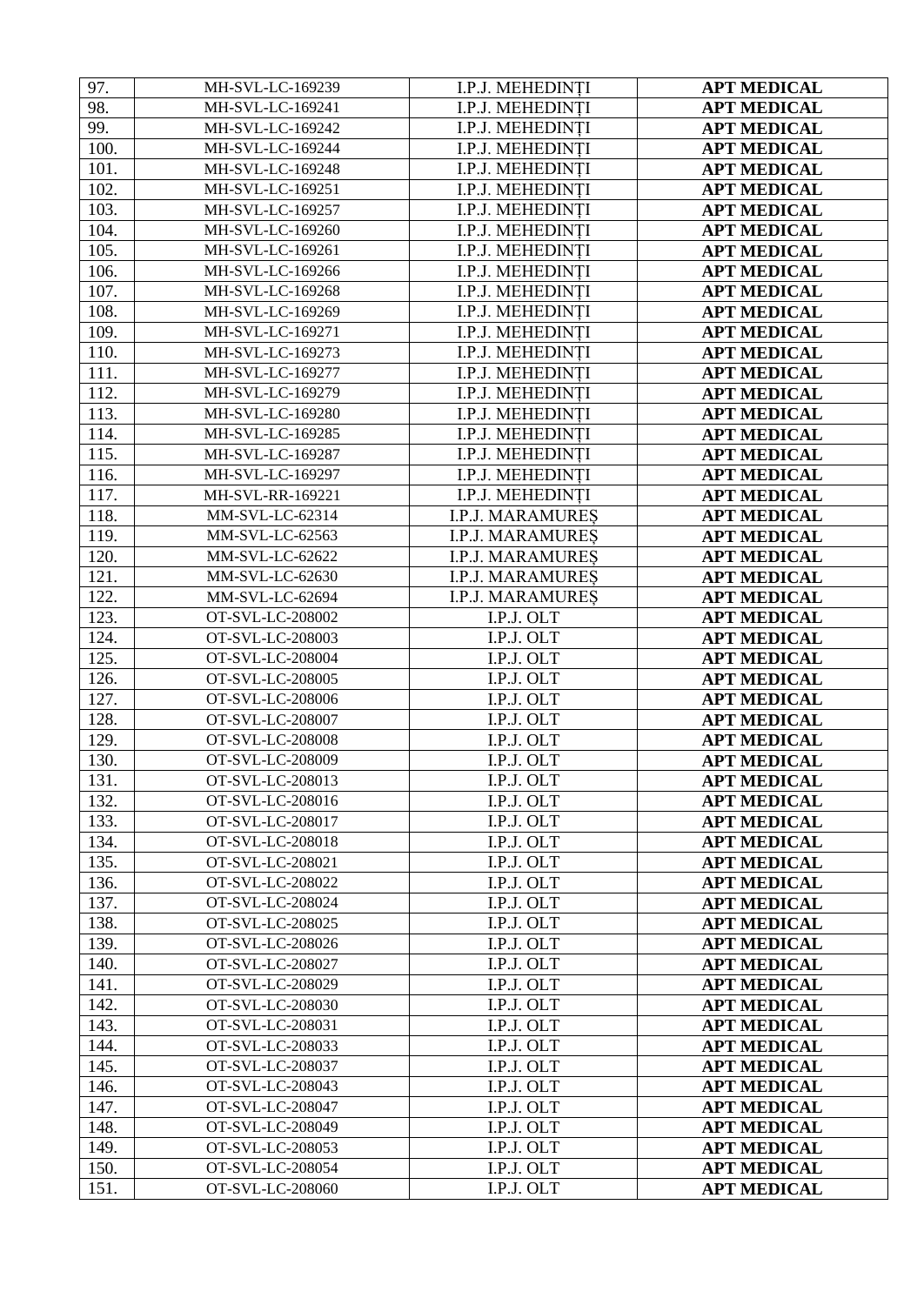| 152. | OT-SVL-LC-208061 | I.P.J. OLT | <b>APT MEDICAL</b> |
|------|------------------|------------|--------------------|
| 153. | OT-SVL-LC-208063 | I.P.J. OLT | <b>APT MEDICAL</b> |
| 154. | OT-SVL-LC-208069 | I.P.J. OLT | <b>APT MEDICAL</b> |
| 155. | OT-SVL-LC-208073 | I.P.J. OLT | <b>APT MEDICAL</b> |
| 156. | OT-SVL-LC-208075 | I.P.J. OLT | <b>APT MEDICAL</b> |
| 157. | OT-SVL-LC-208076 | I.P.J. OLT | <b>APT MEDICAL</b> |
| 158. | OT-SVL-LC-208081 | I.P.J. OLT | <b>APT MEDICAL</b> |
| 159. | OT-SVL-LC-208091 | I.P.J. OLT | <b>APT MEDICAL</b> |
| 160. | OT-SVL-LC-208095 | I.P.J. OLT | <b>APT MEDICAL</b> |
| 161. | OT-SVL-LC-208101 | I.P.J. OLT | <b>APT MEDICAL</b> |
| 162. | OT-SVL-LC-208102 | I.P.J. OLT | <b>APT MEDICAL</b> |
| 163. | OT-SVL-LC-208104 | I.P.J. OLT | <b>APT MEDICAL</b> |
| 164. | OT-SVL-LC-208110 | I.P.J. OLT | <b>APT MEDICAL</b> |
| 165. | OT-SVL-LC-208111 | I.P.J. OLT | <b>APT MEDICAL</b> |
| 166. | OT-SVL-LC-208116 | I.P.J. OLT | <b>APT MEDICAL</b> |
| 167. | OT-SVL-LC-208117 | I.P.J. OLT | <b>APT MEDICAL</b> |
| 168. | OT-SVL-LC-208119 | I.P.J. OLT | <b>APT MEDICAL</b> |
| 169. | OT-SVL-LC-208120 | I.P.J. OLT | <b>APT MEDICAL</b> |
| 170. | OT-SVL-LC-208121 | I.P.J. OLT | <b>APT MEDICAL</b> |
| 171. | OT-SVL-LC-208123 | I.P.J. OLT | <b>APT MEDICAL</b> |
| 172. | OT-SVL-LC-208127 | I.P.J. OLT | <b>APT MEDICAL</b> |
| 173. | OT-SVL-LC-208131 | I.P.J. OLT | <b>APT MEDICAL</b> |
| 174. | OT-SVL-LC-208135 | I.P.J. OLT | <b>APT MEDICAL</b> |
| 175. | OT-SVL-LC-208139 | I.P.J. OLT | <b>APT MEDICAL</b> |
| 176. | OT-SVL-LC-208143 | I.P.J. OLT | <b>APT MEDICAL</b> |
| 177. | OT-SVL-LC-208151 | I.P.J. OLT | <b>APT MEDICAL</b> |
| 178. | OT-SVL-LC-208153 | I.P.J. OLT | <b>APT MEDICAL</b> |
| 179. | OT-SVL-LC-208157 | I.P.J. OLT | <b>APT MEDICAL</b> |
| 180. | OT-SVL-LC-208163 | I.P.J. OLT | <b>APT MEDICAL</b> |
| 181. | OT-SVL-LC-208164 | I.P.J. OLT | <b>APT MEDICAL</b> |
| 182. | OT-SVL-LC-208168 | I.P.J. OLT | <b>APT MEDICAL</b> |
| 183. | OT-SVL-LC-208169 | I.P.J. OLT | <b>APT MEDICAL</b> |
| 184. | OT-SVL-LC-208170 | I.P.J. OLT | <b>APT MEDICAL</b> |
| 185. | OT-SVL-LC-208173 | I.P.J. OLT | <b>APT MEDICAL</b> |
| 186. | OT-SVL-LC-208179 | I.P.J. OLT | <b>APT MEDICAL</b> |
| 187. | OT-SVL-LC-208180 | I.P.J. OLT | <b>APT MEDICAL</b> |
| 188. | OT-SVL-LC-208184 | I.P.J. OLT | <b>APT MEDICAL</b> |
| 189. | OT-SVL-LC-208188 | I.P.J. OLT | <b>APT MEDICAL</b> |
| 190. | OT-SVL-LC-208189 | I.P.J. OLT | <b>APT MEDICAL</b> |
| 191. | OT-SVL-LC-208197 | I.P.J. OLT | <b>APT MEDICAL</b> |
| 192. | OT-SVL-LC-208201 | I.P.J. OLT | <b>APT MEDICAL</b> |
| 193. | OT-SVL-LC-208204 | I.P.J. OLT | <b>APT MEDICAL</b> |
| 194. | OT-SVL-LC-208208 | I.P.J. OLT | <b>APT MEDICAL</b> |
| 195. | OT-SVL-LC-208212 | I.P.J. OLT | <b>APT MEDICAL</b> |
| 196. | OT-SVL-LC-208214 | I.P.J. OLT | <b>APT MEDICAL</b> |
| 197. | OT-SVL-LC-208217 | I.P.J. OLT | <b>APT MEDICAL</b> |
| 198. | OT-SVL-LC-208222 | I.P.J. OLT | <b>APT MEDICAL</b> |
| 199. | OT-SVL-LC-208228 | I.P.J. OLT | <b>APT MEDICAL</b> |
| 200. | OT-SVL-LC-208239 | I.P.J. OLT | <b>APT MEDICAL</b> |
| 201. | OT-SVL-LC-208242 | I.P.J. OLT | <b>APT MEDICAL</b> |
| 202. | OT-SVL-LC-208250 | I.P.J. OLT | <b>APT MEDICAL</b> |
| 203. | OT-SVL-LC-208259 | I.P.J. OLT | <b>APT MEDICAL</b> |
| 204. | OT-SVL-LC-208260 | I.P.J. OLT | <b>APT MEDICAL</b> |
| 205. | OT-SVL-LC-208262 | I.P.J. OLT | <b>APT MEDICAL</b> |
| 206. | OT-SVL-LC-208264 | I.P.J. OLT | <b>APT MEDICAL</b> |
|      |                  |            |                    |